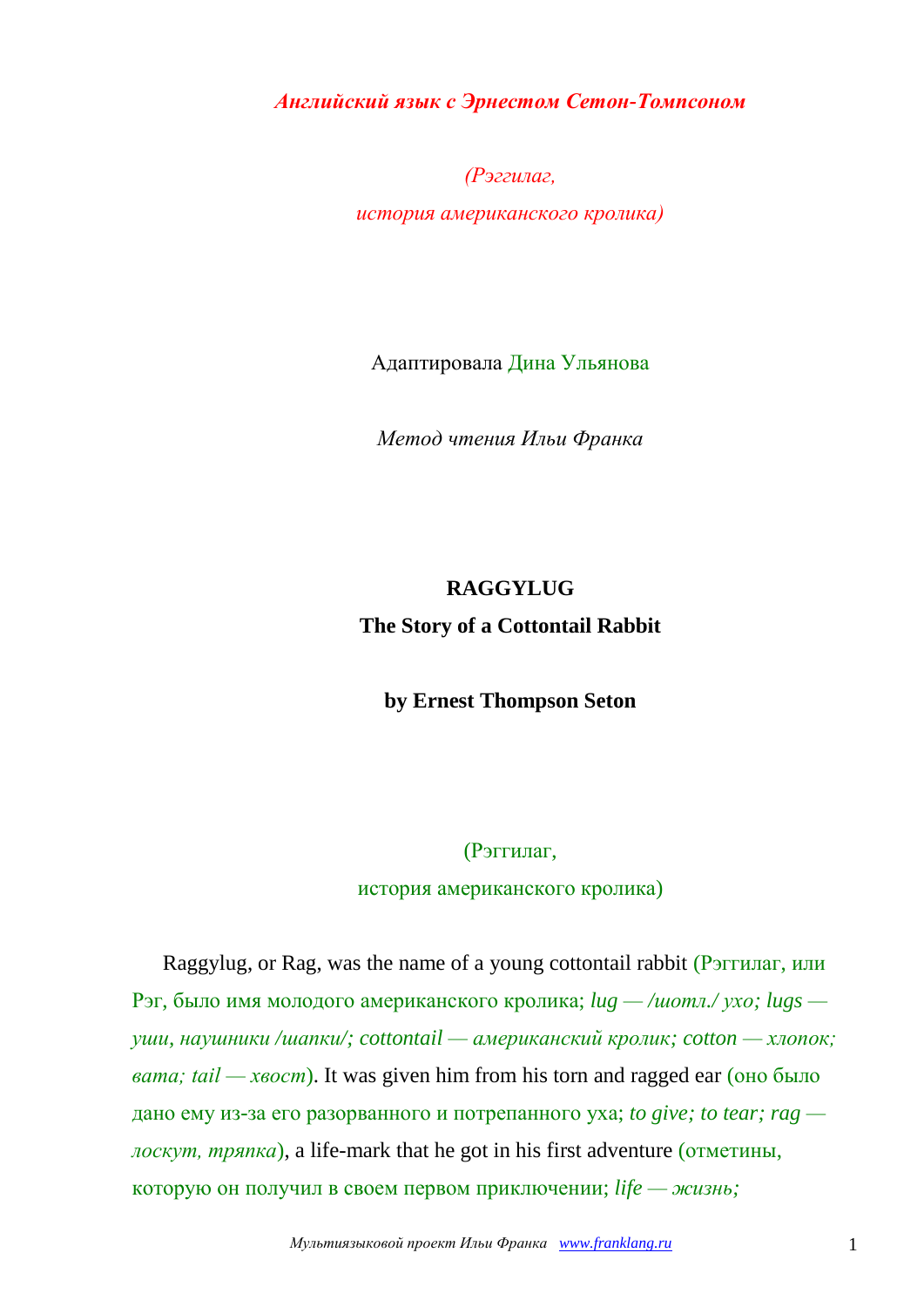*пожизненный; to get*). He lived with his mother in Olifant's Swamp (он жил со своей мамой на Болоте Олифанта), where I made their acquaintance (где я познакомился с ними; *to make — делать; acquaintance — знакомство*) and gathered, in a hundred different ways, the little bits of proof and scraps of truth  $\overline{u}$ собрал, сотней разных способов, маленькие частички доказательства и кусочки правды; *way — путь; способ; bit — кусочек; частица; scrap клочок, лоскуток*) that at length enabled me to write this history (которые впоследствии позволили мне написать эту историю; *length — длина; at length — наконец; to enable — давать возможность*).

Those who do not know the animals well may think I have humanized them (те, которые не знают животных хорошо, могут подумать, что я очеловечил  $\mu$ x), but those who have lived so near them (но те, которые жили так близко от них) as to know somewhat of their ways and their minds will not think so (чтобы узнать кое-что об их образе /жизни/ и их уме, не подумают так).

Truly rabbits have no speech as we understand it (правда, у кроликов нет речи, как мы понимаем ее), but they have a way of conveying ideas (но у них есть способ передачи мыслей) by a system of sounds (системой звуков), signs (знаков), scents (запахов), whisker-touches (прикосновений усиков), movements (движений), and example (и примеров) that answers the purpose of speech (которая отвечает цели речи); and it must be remembered that though in telling this story I freely translate from rabbit into English (и надо помнить, что хотя, рассказывая эту историю, я вольно перевожу с кроличьего на английский; *must — должен, должно; freely — свободно; вольно*), I repeat nothing that they did not say  $\frac{g}{H}$  /не/ повторяю ничего, чего они не сказали).

ragged ['rægɪd], adventure [əd'ventʃə], swamp [swɒmp], acquaintance  $\lceil$  a' kweint(a) ns, scent [sent]

Raggylug, or Rag, was the name of a young cottontail rabbit. It was given him from his torn and ragged ear, a life-mark that he got in his first adventure. He lived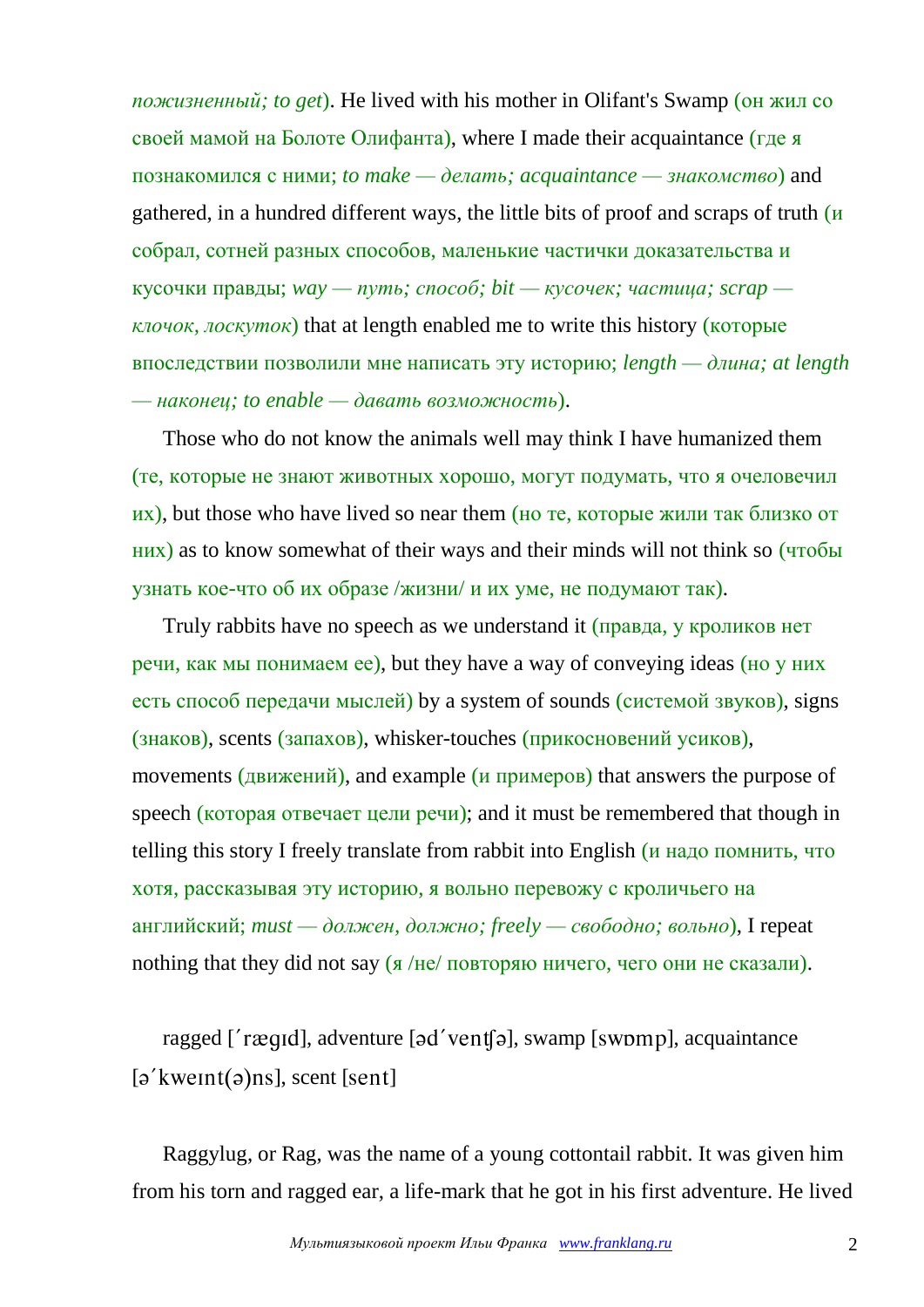with his mother in Olifant's Swamp, where I made their acquaintance and gathered, in a hundred different ways, the little bits of proof and scraps of truth that at length enabled me to write this history.

Those who do not know the animals well may think I have humanized them, but those who have lived so near them as to know somewhat of their ways and their minds will not think so.

Truly rabbits have no speech as we understand it, but they have a way of conveying ideas by a system of sounds, signs, scents, whisker-touches, movements, and example that answers the purpose of speech; and it must be remembered that though in telling this story I freely translate from rabbit into English, I repeat nothing that they did not say.

I

The rank swamp grass bent over and concealed the snug nest (густая болотная трава склонилась и скрыла уютное гнездо; *rank — роскошный, буйный /о растительности/; to bend — сгибать/ся/*) where Raggylug's mother had hidden him (где мама Рэггилага спрятала его; *to hide*). She had partly covered him with some of the bedding (она частично укрыла его каким-то покрывалом; *bedding — постельные принадлежности*), and, as always, her last warning was to 'lay low and say nothing, whatever happens' (и, как всегда, ее последнее предупреждение было «затаиться и не говорить ничего, что бы ни случилось»; *to lay — класть; low — низко; to lay low — затаиться*). Though tucked in bed (хотя /он был/ закутан в постель; *to tuck — делать складки; подоткнуть /одеяло/*), he was wide awake (он не спал; *wide — широкий; awake — бодрствующий; wide awake — бодрствующий*) and his bright eyes were taking in that part of his little green world (и его яркие глаза смотрели на: «вбирали в себя» ту часть его маленького зеленого мира; *to take — брать; to*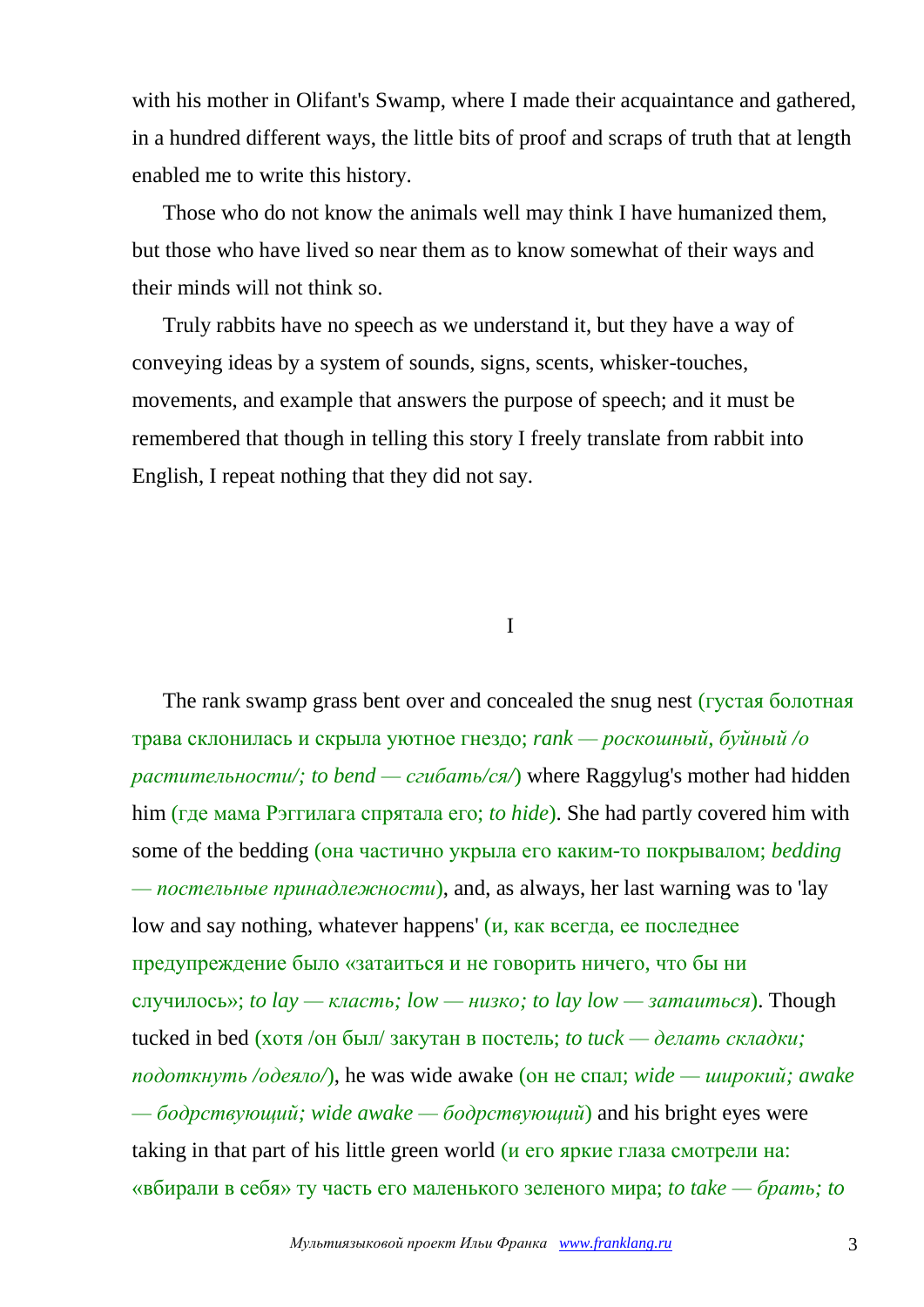*take in — принимать /гостя/; смотреть; видеть*) that was straight above (которая была прямо над /ним/). A bluejay and a red-squirrel, two notorious thieves, were loudly berating each other for stealing (голубая сойка и рыжая белка, две знаменитые воровки, громко ругали друг друга за воровство), and at one time Rag's home bush was the centre of their fight (и одно время дом Рэга под кустом был в центре их драки; *bush — куст*); a yellow warbler caught a blue butterfly but six inches from his nose (желтая певчая птица поймала голубую бабочку лишь в шести дюймах от его носа; *to catch*), and a scarlet and black ladybug, serenely waving her knobbed feelers (а красно-черная божья коровка, безмятежно помахивая усиками с шишечками; *scarlet — алый; serenely — ясно; безмятежно; knob — шишка; выпуклость; knobbed узловатый; шишковатый*), took a long walk up one grassblade, down another, and across the nest and over Rag's face (отправилась на долгую прогулку вверх по одной травинке, вниз по другой, и через гнездо, и по мордочке Рэга) and yet he never moved nor even winked ( $\mu$  все же он не шевелился, и даже не моргнул; *never — никогда; вовсе не*).

'Mammy, Mammy (мама, мама)!' he screamed, in mortal terror (завопил он в смертельном страхе; *terror — страх, ужас*).

cover [' $k$ <sub>A</sub>v $\varphi$ ], warning ['w $\varphi$ :nin], eyes [aiz], straight [streit], notorious  $[n \infty'$  to: rias], bush  $[b \circ j]$ , warbler  $[i \circ j \circ k]$ , serenely  $[s i' \circ i \circ l]$ 

The rank swamp grass bent over and concealed the snug nest where Raggylug's mother had hidden him. She had partly covered him with some of the bedding, and, as always, her last warning was to 'lay low and say nothing, whatever happens.' Though tucked in bed, he was wide awake and his bright eyes were taking in that part of his little green world that was straight above. A bluejay and a red-squirrel, two notorious thieves, were loudly berating each other for stealing, and at one time Rag's home bush was the centre of their fight; a yellow warbler caught a blue butterfly but six inches from his nose, and a scarlet and black ladybug, serenely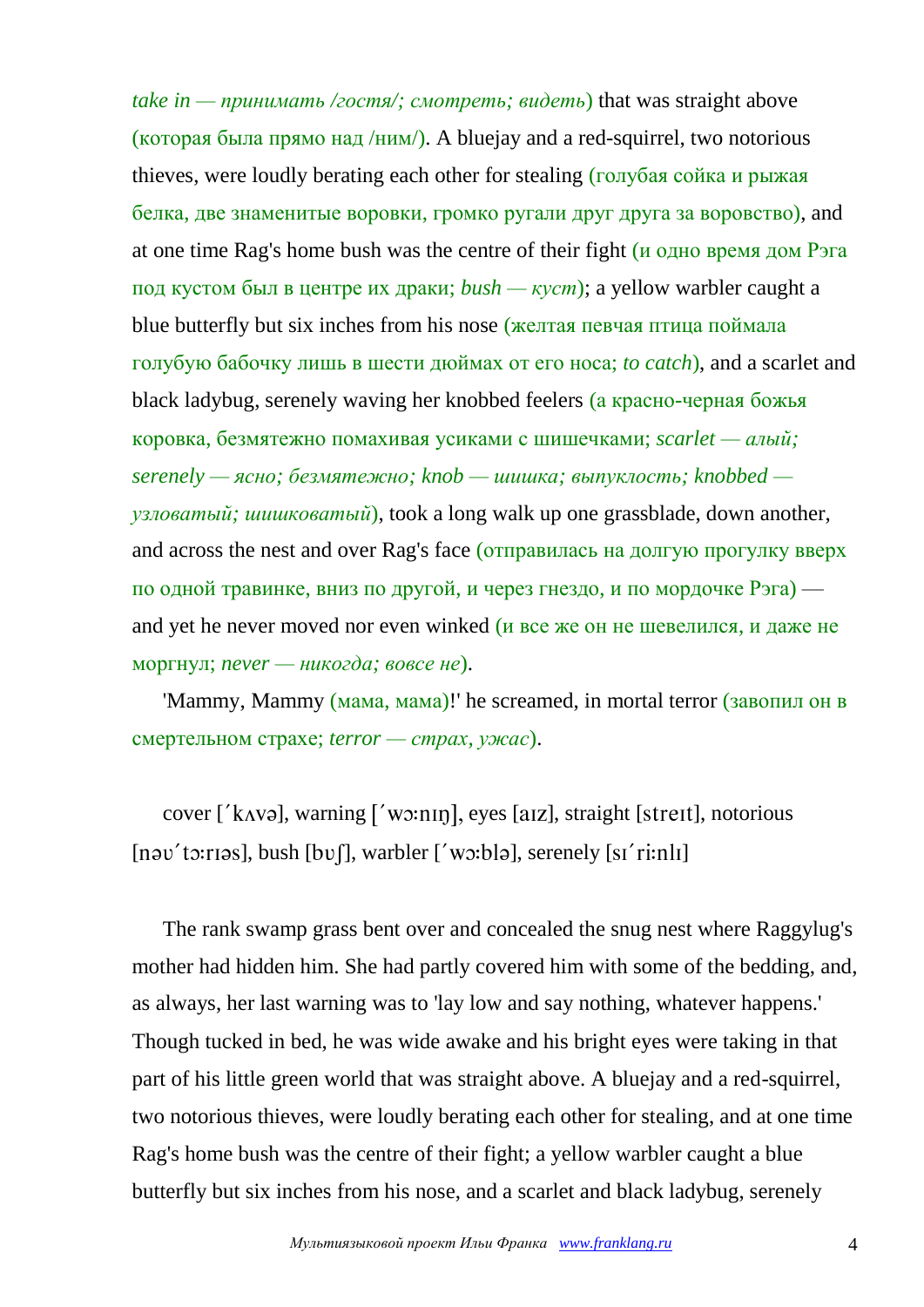waving her knobbed feelers, took a long walk up one grassblade, down another, and across the nest and over Rag's face — and yet he never moved nor even winked.

'Mammy, Mammy!' he screamed, in mortal terror.

After a while he heard a strange rustling of the leaves in the near thicket (спустя некоторое время он услышал странный шорох листьев в зарослях поблизости /от него/; *while — время, промежуток времени; to hear; near близкий; близко*). It was an odd, continuous sound (это был странный, непрерывный звук; *odd — нечетный; странный*), and though it went this way and that way and came ever nearer  $(u, x$  хотя он шел то отсюда, то оттуда, и все приближался; *this — этот; that — тот; way — путь; to come — приходить; ever — всегда; nearer — ближе*), there was no patter of feet with it (с ним не было /слышно/ топотания ног). Rag had lived his whole life in the swamp (Рэг жил всю свою жизнь на болоте) (he was three weeks old (ему было три недели  $\sigma$  (от роду)) and yet had never heard anything like this (и все же никогда не слышал ничего подобного). Of course his curiosity was greatly aroused (конечно, его любопытство было сильно возбуждено; *to arouse — будить; пробуждать; возбуждать /чувства/*). His mother had cautioned him to lay low (мама предупреждала его, /чтобы он/ затаился), but that was understood to be in case of danger (но понятно, /что это надо делать/ в случае опасности; *to understand*), and this strange sound without footfalls could not be any to fear (a этот странный звук без шума шагов не мог быть чем-то, /чего надо/ бояться; *footfall — шаг, поступь, походка; звук шагов*).

The low rasping went past close at hand (тихое дребезжание прошло мимо очень близко; *hand — рука; at hand — под рукой*), then to the right, then back, and seemed going away (потом — направо, потом — назад и, кажется, удалилось; *away — прочь*). Rag felt he knew what he was about (Рэг чувствовал, что он знает, что он сделает; *to be about — собираться /сделать что-л./; to feel; to know*), he wasn't a baby (он не ребенок); it was his duty to learn what it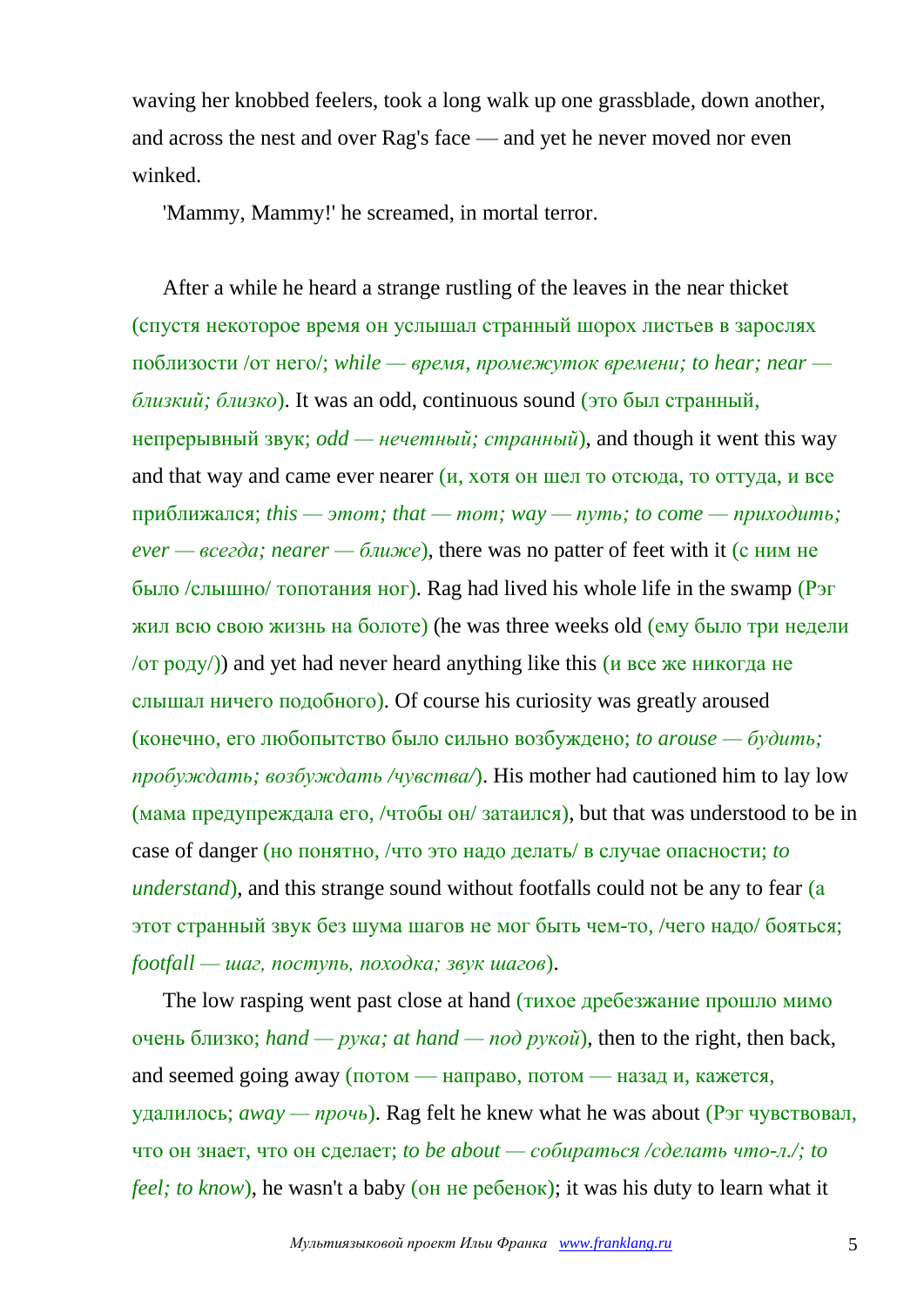was (это был его долг — узнать, что это). He slowly raised his roly-poly body on his short, fluffy legs (он медленно поднял свое пухлое тело на своих коротких, пушистых ножках), lifted his little round head above the covering of his nest (поднял свою маленькую круглую головку над крышей гнезда; *covering — покрышка; покрытие*) and peeped out into the woods (и выглянул в лес). The sound had ceased as soon as he moved (звук прекратился, как только он пошевелился; *soon — скоро; as soon as — как только*). He saw nothing, so took one step forward to a clear view (он ничего не увидел, поэтому сделал: «взял» один шаг вперед, чтобы лучше видеть; *to see; clear — ясный; view вид; поле зрения*), and instantly found himself face to face with an enormous Black Serpent (и тотчас оказался лицом к лицу с огромной Черной Змеей; *to find — находить; to find oneself — находиться; оказываться*).

rustling  $\lceil r \times \lceil r \cdot \frac{r}{r} \rceil$ , continuous  $\lceil \lceil \arceil \cdot \frac{r}{r} \rceil$ , whole  $\lceil \lceil \arceil \cdot \frac{r}{r} \rceil$ , curiosity [  $\frac{1}{2}$  kjuari' psati], could [kud], enormous [i' no: mas]

After a while he heard a strange rustling of the leaves in the near thicket. It was an odd, continuous sound, and though it went this way and that way and came ever nearer, there was no patter of feet with it. Rag had lived his whole life in the swamp (he was three weeks old) and yet had never heard anything like this. Of course his curiosity was greatly aroused. His mother had cautioned him to lay low, but that was understood to be in case of danger, and this strange sound without footfalls could not be any to fear.

The low rasping went past close at hand, then to the right, then back, and seemed going away. Rag felt he knew what he was about, he wasn't a baby; it was his duty to learn what it was. He slowly raised his roly-poly body on his short, fluffy legs, lifted his little round head above the covering of his nest and peeped out into the woods. The sound had ceased as soon as he moved. He saw nothing, so took one step forward to a clear view, and instantly found himself face to face with an enormous Black Serpent.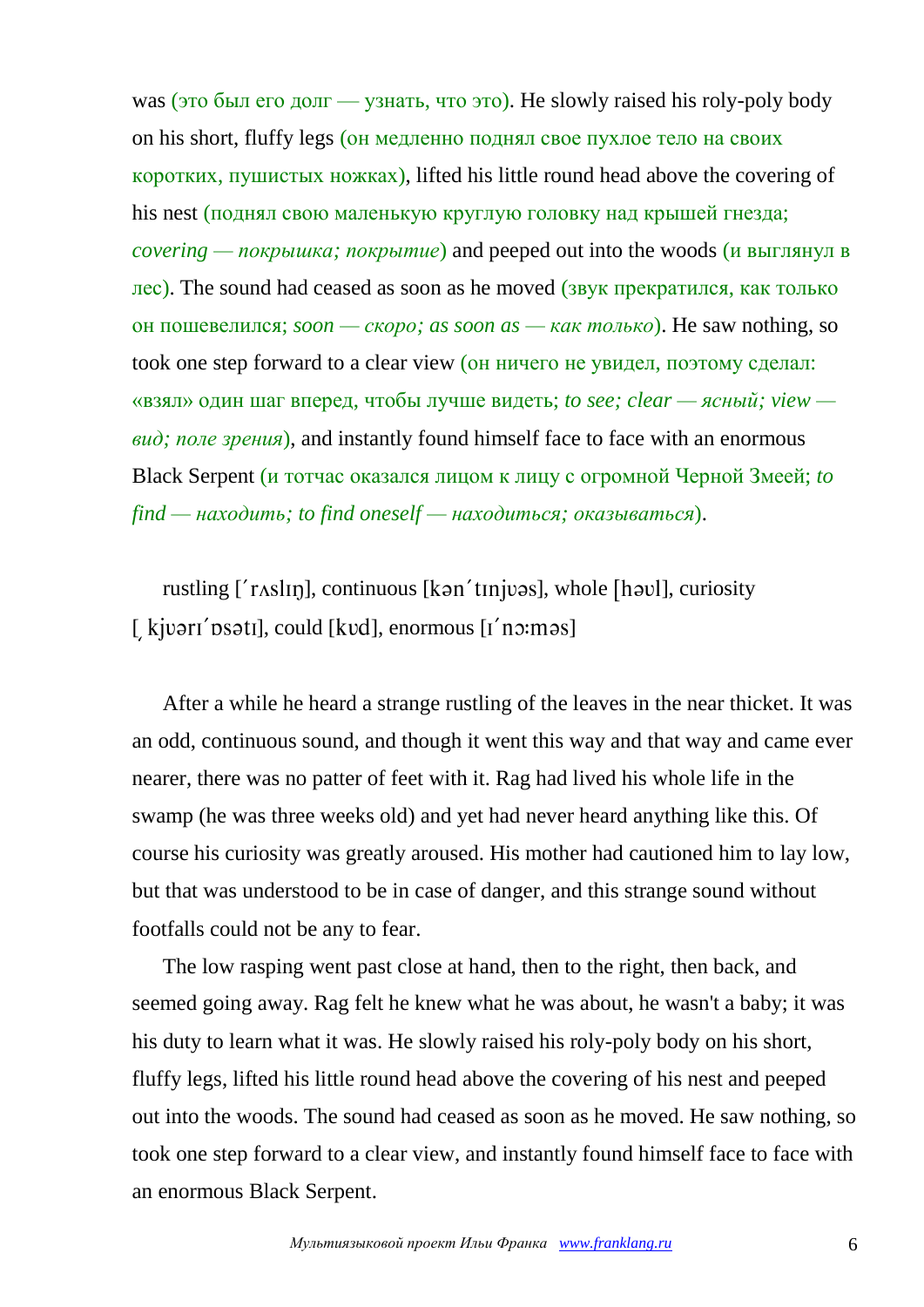"Матту (мама)," he screamed in mortal terror as the monster darted at him (завопил он в смертельном страхе, когда чудовище бросилось на него; *dart дротик; to dart — метать /стрелы/; устремиться*). With all the strength of his tiny limbs he tried to run (изо всех сил, /которые были в/ его крошечных лапках, он попытался убежать; *limb — конечность, член /тела/*). But in a flash the Snake had him by one ear and whipped around him with his coils (но в один миг Змея схватила его за одно ухо и обвилась вокруг него своими кольцами; *flash — вспышка; мгновение; to have — иметь; whip — хлыст; to whip хлестать, сечь; to whip round — быстро повернуться*) to gloat over the helpless little baby bunny he had secured for dinner (чтобы позлорадствовать над беспомощным маленьким крольчонком, которого она припасла на обед; *baby — ребенок; детеныш; bunny — /ласк./ кролик; he — он; to secure — охранять; доставать, получать*).

"Mammy — Mammy (мама)," gasped poor little Raggylug (с трудом выдавил из себя бедный маленький Рэггилаг; *to gasp — дышать с трудом, задыхаться*) as the cruel monster began slowly choking him to death (когда жестокое чудовище начало медленно душить его; *death — смерть; to begin*). Very soon the little one's cry would have ceased (очень скоро крик малыша прекратился бы), but bounding through the woods straight as an arrow came Mammy (но, промчавшись через лес, прямо, как стрела, явилась Мама; *to bound — прыгать, скакать; быстро бежать; to come — приходить*). No longer a shy, helpless little Molly Cottontail, ready to fly from a shadow (больше не робкая, беспомощная маленькая Молли Коттонтейл, готовая удрать от тени; *longer — дольше; больше; to fly — летать; улепетывать, удирать; спасаться бегством*): the mother's love was strong in her (материнская любовь была сильна в ней). The cry of her baby had filled her with the courage of a hero (крик ее детеныша вселил в нее храбрость героя; *to fill — наполнять*), and hop, she went over that horrible reptile  $(u - \pi p_{\text{bIT}})$ , она перескочила через это ужасное пресмыкающееся; *to go over — переходить /на другую сторону/*).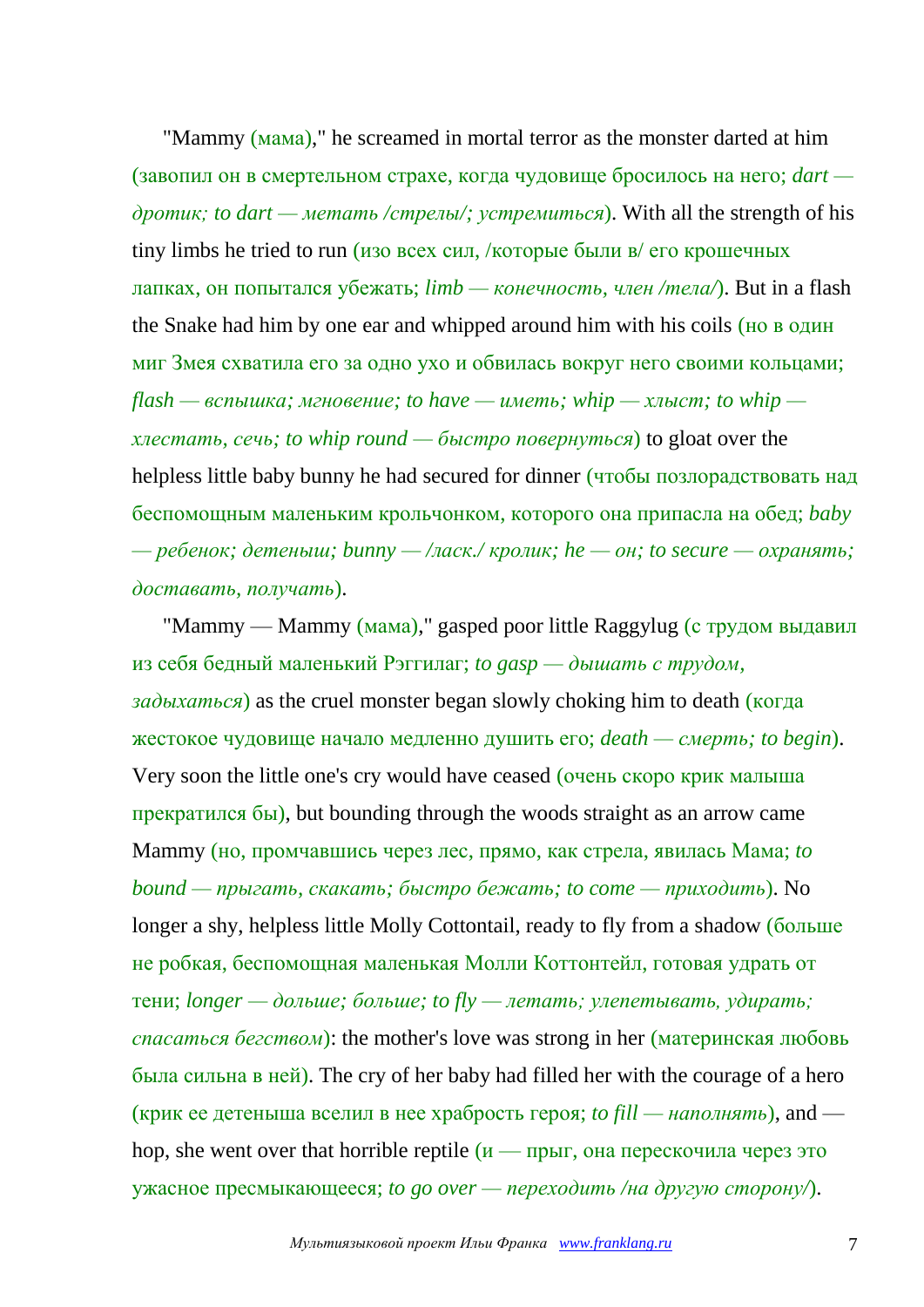Whack, she struck down at him with her sharp hind claws as she passed (хлоп, она ударила его своими острыми когтями на задних лапах, когда прыгала /через него/; *whack — звучный удар; to strike; hind — задний; to pass — проходить; миновать*), giving him such a stinging blow that he squirmed with pain and hissed with anger (наградив его таким жалящим ударом, что оно скорчилось от боли и зашипело от злости; *to give — давать; дарить*).

 $\lim_{h \to 0}$  [lim], death [de $\theta$ ], cease [si:s], courage ['kʌrɪdʒ], reptile ['reptail]

"Mammy," he screamed in mortal terror as the monster darted at him. With all the strength of his tiny limbs he tried to run. But in a flash the Snake had him by one ear and whipped around him with his coils to gloat over the helpless little baby bunny he had secured for dinner.

"Mammy — Mammy," gasped poor little Raggylug as the cruel monster began slowly choking him to death. Very soon the little one's cry would have ceased, but bounding through the woods straight as an arrow came Mammy. No longer a shy, helpless little Molly Cottontail, ready to fly from a shadow: the mother's love was strong in her. The cry of her baby had filled her with the courage of a hero, and hop, she went over that horrible reptile. Whack, she struck down at him with her sharp hind claws as she passed, giving him such a stinging blow that he squirmed with pain and hissed with anger.

"M-a-m-m-y (м-а-м-а)," came feebly from the little one (слабо исходило от малыша). And Mammy came leaping again and again and struck harder and fiercer (и мама подскакивала снова и снова, и ударяла /все/ сильнее и яростнее; *to leap — прыгать, скакать*) until the loathsome reptile let go the little one's ear (пока отвратительное пресмыкающееся /не/ отпустило ухо малыша; *to let — позволять; to go — идти; to let go — отпускать*) and tried to bite the old one as she leaped over  $\frac{U}{H}$  /не/ попыталось укусить старую /крольчиху/, когда она прыгала через /него/). But all he got was a mouthful of wool each time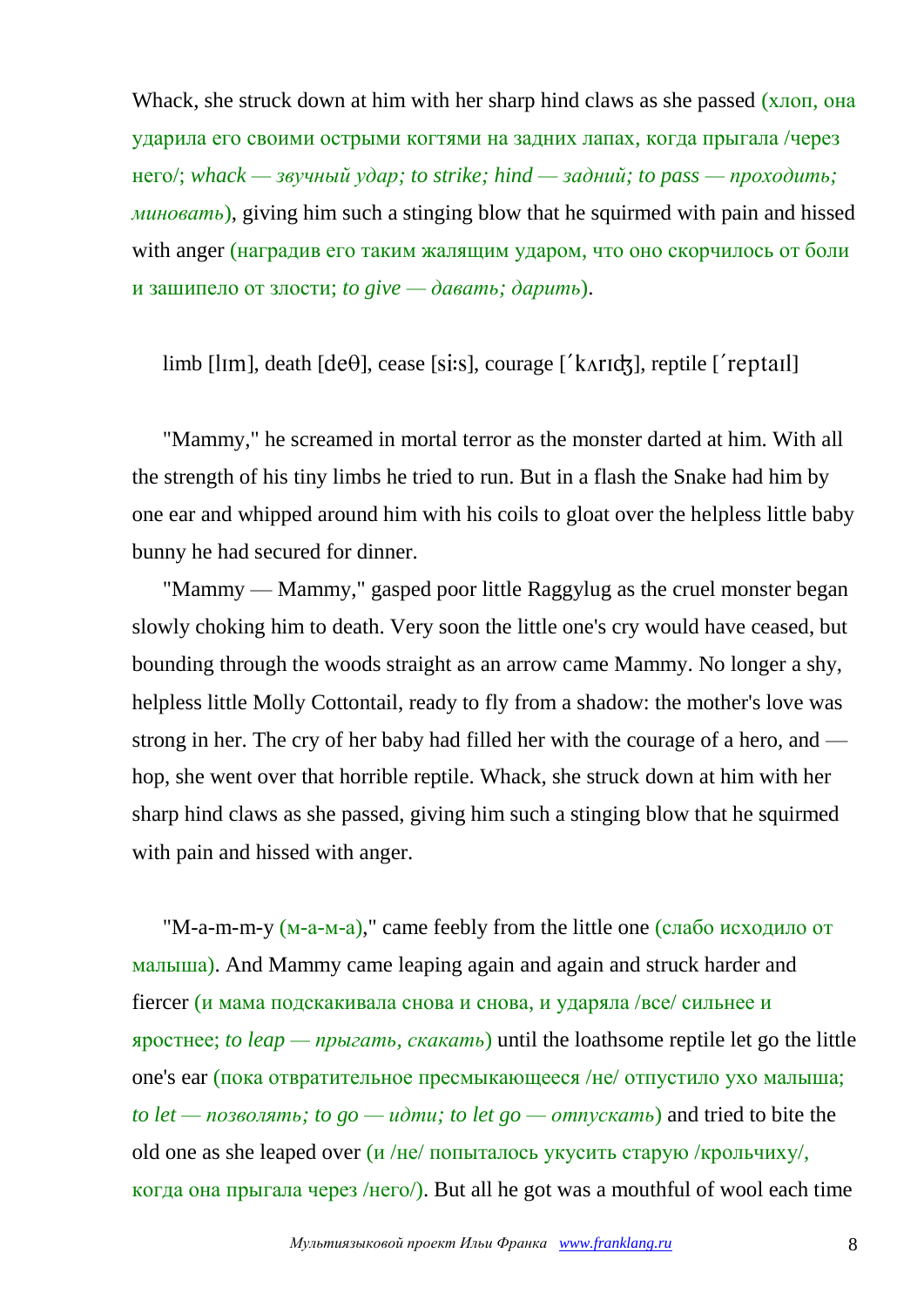(но все, что ему доставалось каждый раз, — это полный рот шерсти; *to get получать; доставать; time — время; раз*), and Molly's fierce blows began to tell (и свирепые удары Молли начали сказываться /на нем/; *to begin; to tell рассказывать; говорить; сказываться*), as long bloody rips were torn in the Black Snake's scaly armor (когда длинные кровавые разрезы были проделаны в чешуйчатом панцире Черной Змеи; *to tear — рвать; armor — вооружение; доспехи; панцирь*).

Things were now looking bad for the Snake (похоже, теперь дела у Змеи были плохи; *thing — вещь; дело; to look — смотреть; выглядеть; казаться*); and bracing himself for the next charge  $(u, \text{co6}$ равшись /с духом/ для следующей атаки; *to brace — связывать, скреплять; укреплять /нервы/; to brace oneself — взять себя в руки; charge — заряд; нападение, атака*), he lost his tight hold on Baby Bunny (она ослабила сильную хватку на крольчонке; *he — он; to lose — терять; tight — плотный; тугой; hold — владение; захват; baby ребенок; детеныш; bunny — кролик*), who at once wriggled out of the coils and away into the underbrush (который сразу выпутался из колец и удрал в подлесок; *to wriggle — извиваться; пробираться; away — прочь*), breathless and terribly frightened, but unhurt save that his left ear was much torn by the teeth of that dreadful Serpent (задыхающийся и ужасно испуганный, но невредимый, за исключением того, что его левое ухо было сильно порвано зубами этой страшной Змеи; *much — много*).

Molly had now gained all she wanted (теперь Молли получила все, что она хотела; *to gain — зарабатывать, добывать; получать*). She had no notion of fighting for glory or revenge (у нее не было намерения бороться ради славы или мести; *notion — понятие; намерение*). Away she went into the woods (она ушла в лес) and the little one followed the shining beacon of her snow-white tail (и малыш последовал за сверкающим маячком ее белоснежного хвоста; *to shine — светить*) until she led him to a safe corner of the Swamp (пока она не привела его в безопасный уголок Болота; *to lead*).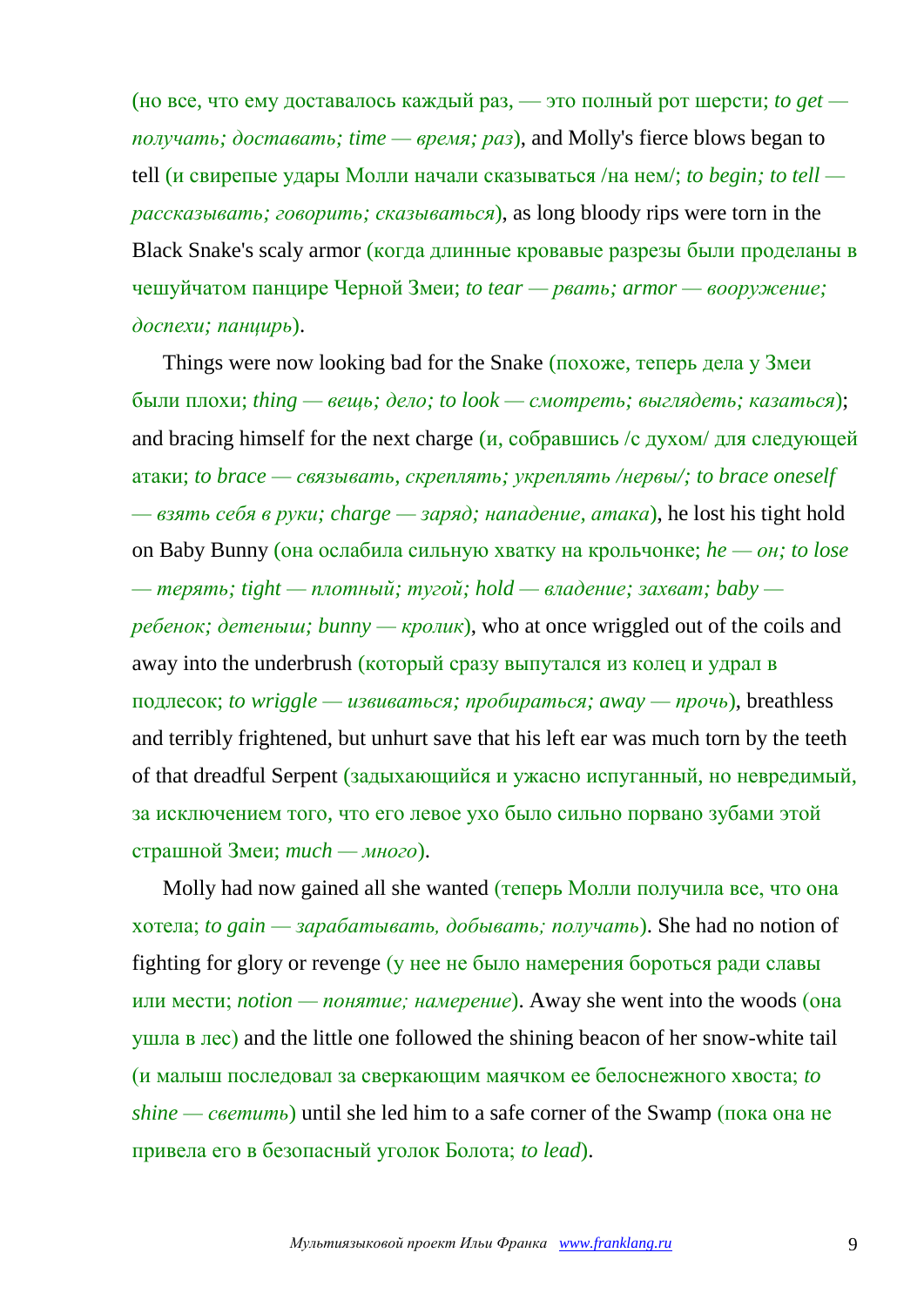loathsome [' $|$ ]  $|$ ]  $\alpha$  $\delta$ s $\alpha$ ], unhurt [ $\alpha$ n' $\alpha$ ], fighting [' $\alpha$  $\beta$ ], revenge [ $\alpha$ ' $\alpha$  $\beta$ ]

"M-a-m-m-y," came feebly from the little one. And Mammy came leaping again and again and struck harder and fiercer until the loathsome reptile let go the little one's ear and tried to bite the old one as she leaped over. But all he got was a mouthful of wool each time, and Molly's fierce blows began to tell, as long bloody rips were torn in the Black Snake's scaly armor.

Things were now looking bad for the Snake; and bracing himself for the next charge, he lost his tight hold on Baby Bunny, who at once wriggled out of the coils and away into the underbrush, breathless and terribly frightened, but unhurt save that his left ear was much torn by the teeth of that dreadful Serpent.

Molly had now gained all she wanted. She had no notion of fighting for glory or revenge. Away she went into the woods and the little one followed the shining beacon of her snow-white tail until she led him to a safe corner of the Swamp.

## II

Old Olifant's Swamp was a rough, brambly tract of second-growth woods (Болото старого Олифанта было ухабистой, /поросшей/ ежевикой полосой молодого леса /выросшего на месте старого/; *rough — грубый; неровный; ухабистый; bramble — ежевика; second — второй; growth — рост; second growth — подрост; второй ярус /леса/*), with a marshy pond and a stream through the middle (с болотистым прудом и ручьем, /протекавшим/ через /его/ середину). A few ragged remnants of the old forest still stood in it (немного потрепанных остатков старого леса все еще стояли в нем; *to stand*) and a few of the still older trunks were lying about as dead logs in the brushwood (и несколько еще более старых стволов лежали повсюду в качестве сухих: «мертвых» бревен в кустарнике; *about — кругом; повсюду; as — в качестве,*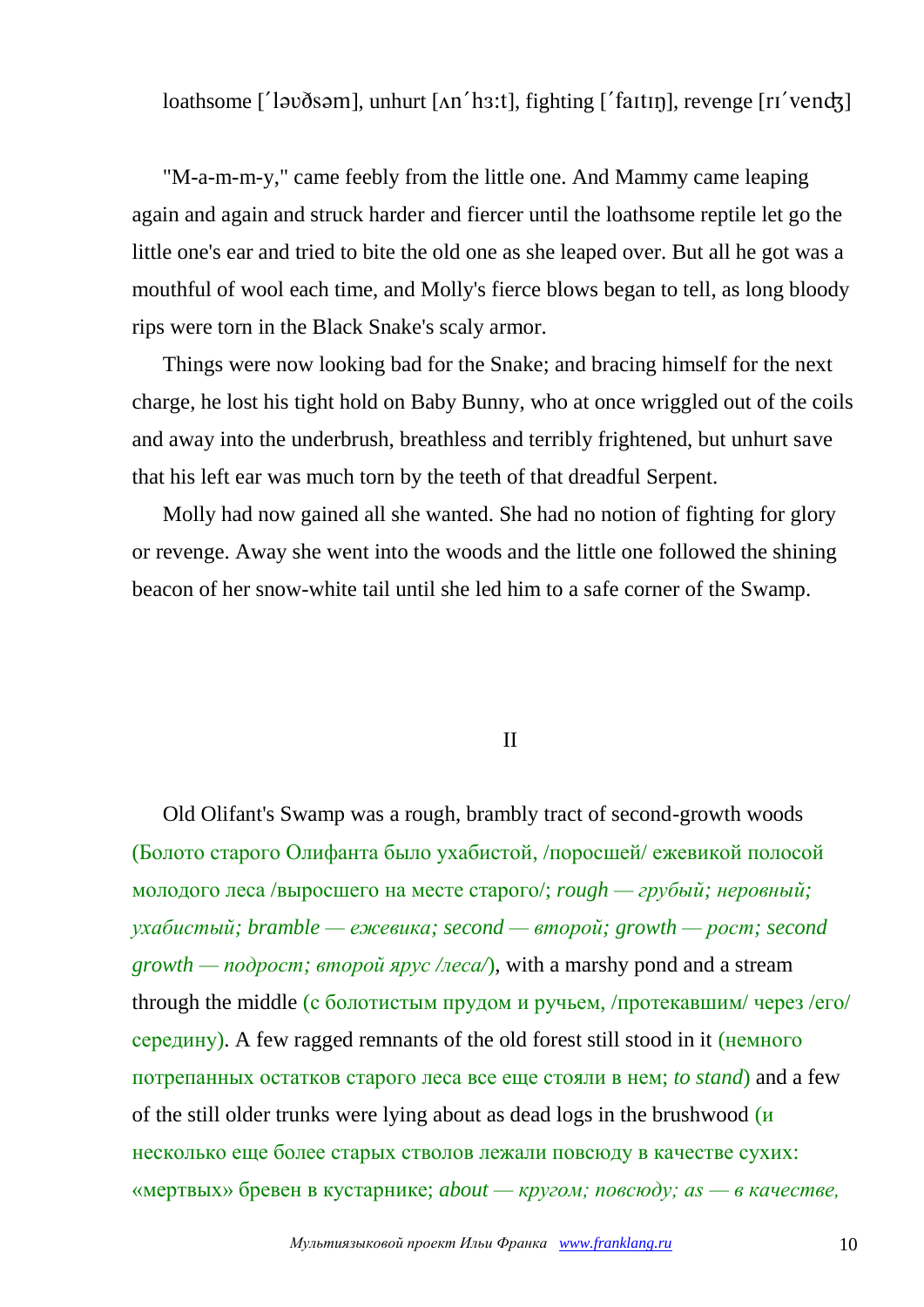*как*). The land about the pond was of that willow-grown, sedgy kind (земля вокруг пруда была поросшая ивами и осокой, /то есть/ того типа; *willow ива; sedge — осока*) that cats and horses avoid, but that cattle do not fear (которого избегают кошки и лошади, но которого не боятся коровы; *cattle крупный рогатый скот*). The drier zones were overgrown with briars and young trees (более сухие зоны заросли шиповником и молодыми деревьями; *to overgrow — расти слишком быстро; зарастать*). The outermost belt of all, that next the fields, was of thrifty, gummy-trunked young pines (самый дальний /от центра/ край, тот, что рядом с полями, был из разросшихся, смолистых молодых сосен; *belt — пояс; зона; thrifty — экономный; процветающий; trunk — ствол /дерева/*) whose living needles in air and dead ones on earth offer so delicious an odor to the nostrils of the passer-by (чьи живые иголки в воздухе и мертвые на земле издают столь восхитительный аромат для ноздрей прохожего; *to offer — предлагать*), and so deadly a breath to those seedlings that would compete with them for the worthless waste they grow on  $(\mu \text{ cron} \bar{b})$ смертельное дыхание для тех саженцев, которые хотели бы соревноваться с ними за ту никудышную почву, на которой они растут; *worthless — ничего не стоящий; никудышный; waste — пустыня; пустырь*).

All around for a long way were smooth fields (везде вокруг были ровные поля, /которые тянулись/ далеко; *long — длинный; way — путь; расстояние; a long way — далеко*), and the only wild tracks that ever crossed these fields were those of a thoroughly bad and unscrupulous fox (и единственные дикие следы, которые когда-либо пересекали эти поля, были следами весьма дурной и нещепетильной лисы; *those — те; thoroughly — вполне, совершенно*) that lived only too near (которая жила слишком близко; *only — только*).

rough [ $r \Delta f$ ], wood [wvd], few [ fju: ], delicious [ d1'  $l \Delta f$ ], smooth [smu: $\delta$ ], thoroughly  $\left[ \text{ar} \right]$ , unscrupulous  $\left[ \text{ar} \right]$  skru: pilles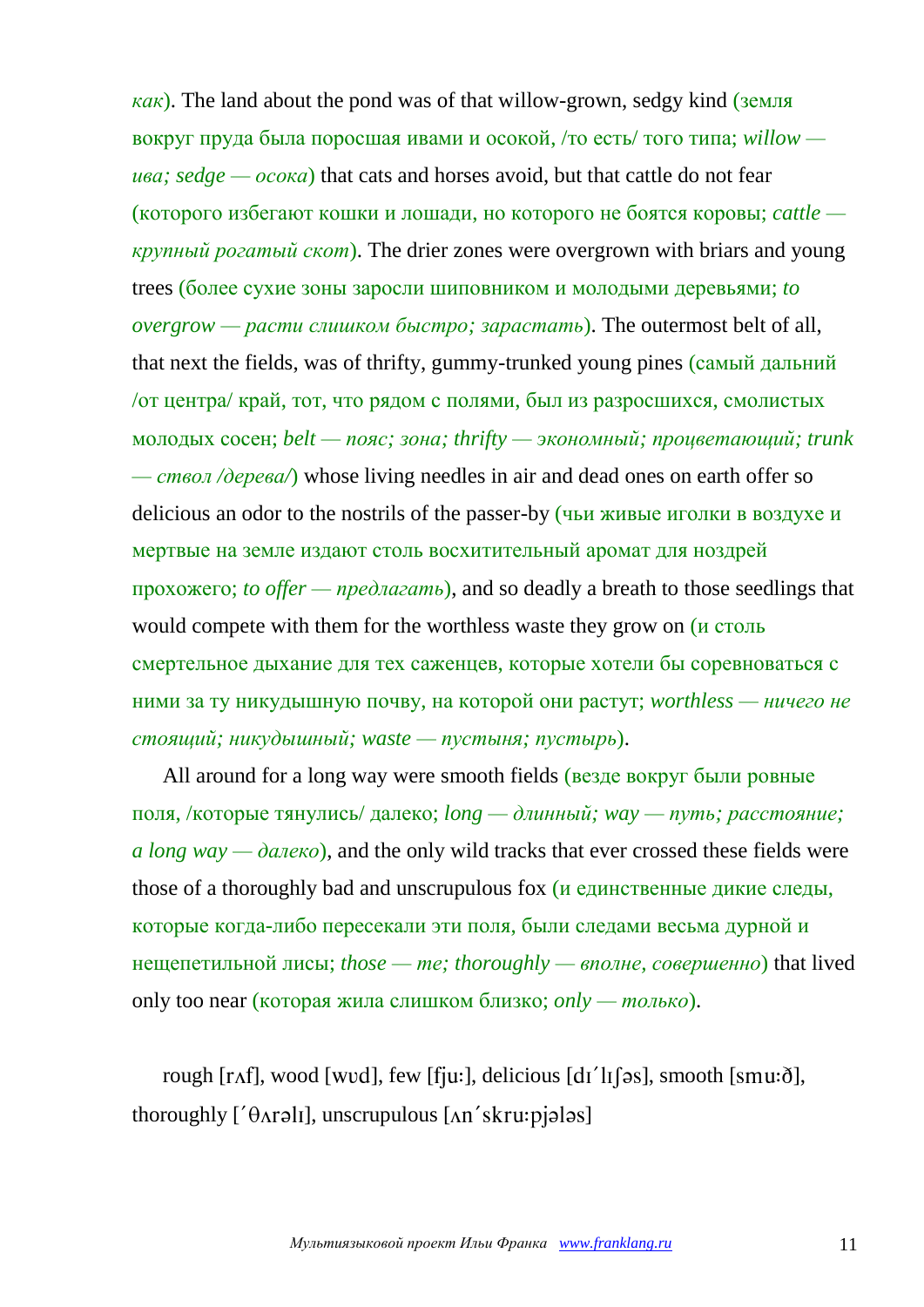Old Olifant's Swamp was a rough, brambly tract of second-growth woods, with a marshy pond and a stream through the middle. A few ragged remnants of the old forest still stood in it and a few of the still older trunks were lying about as dead logs in the brushwood. The land about the pond was of that willow-grown, sedgy kind that cats and horses avoid, but that cattle do not fear. The drier zones were overgrown with briars and young trees. The outermost belt of all, that next the fields, was of thrifty, gummy-trunked young pines whose living needles in air and dead ones on earth offer so delicious an odor to the nostrils of the passer-by, and so deadly a breath to those seedlings that would compete with them for the worthless waste they grow on.

All around for a long way were smooth fields, and the only wild tracks that ever crossed these fields were those of a thoroughly bad and unscrupulous fox that lived only too near.

The chief indwellers of the swamp were Molly and Rag (главными обитателями болота были Молли и Рэг). Their nearest neighbors were far away (их ближайшие соседи были далеко), and their nearest kin were dead (а их ближайшие родственники умерли; *dead — мертвый*). This was their home, and here they lived together (это /болото/ было их домом, и здесь они жили вместе), and here Rag received the training that made his success in life (и здесь Рэг получил образование, которое /помогло ему/ добиться успеха в жизни; *training — воспитание; обучение; тренировка*).

Molly was a good little mother and gave him a careful bringing up (Молли была хорошей маленькой мамой и дала ему хорошее воспитание; *careful заботливый; старательный; осторожный; to bring up — воспитывать*). The first thing he learned was 'to lay low and say nothing' (первое, чему он научился, было «затаиться и не говорить ничего»; *thing — вещь; дело*). His adventure with the snake taught him the wisdom of this (его приключение со змеей доказало ему мудрость этого /совета/; *to teach — учить, преподавать*). Rag never forgot that lesson (Рэг никогда не забывал этот урок; *to forget*); afterward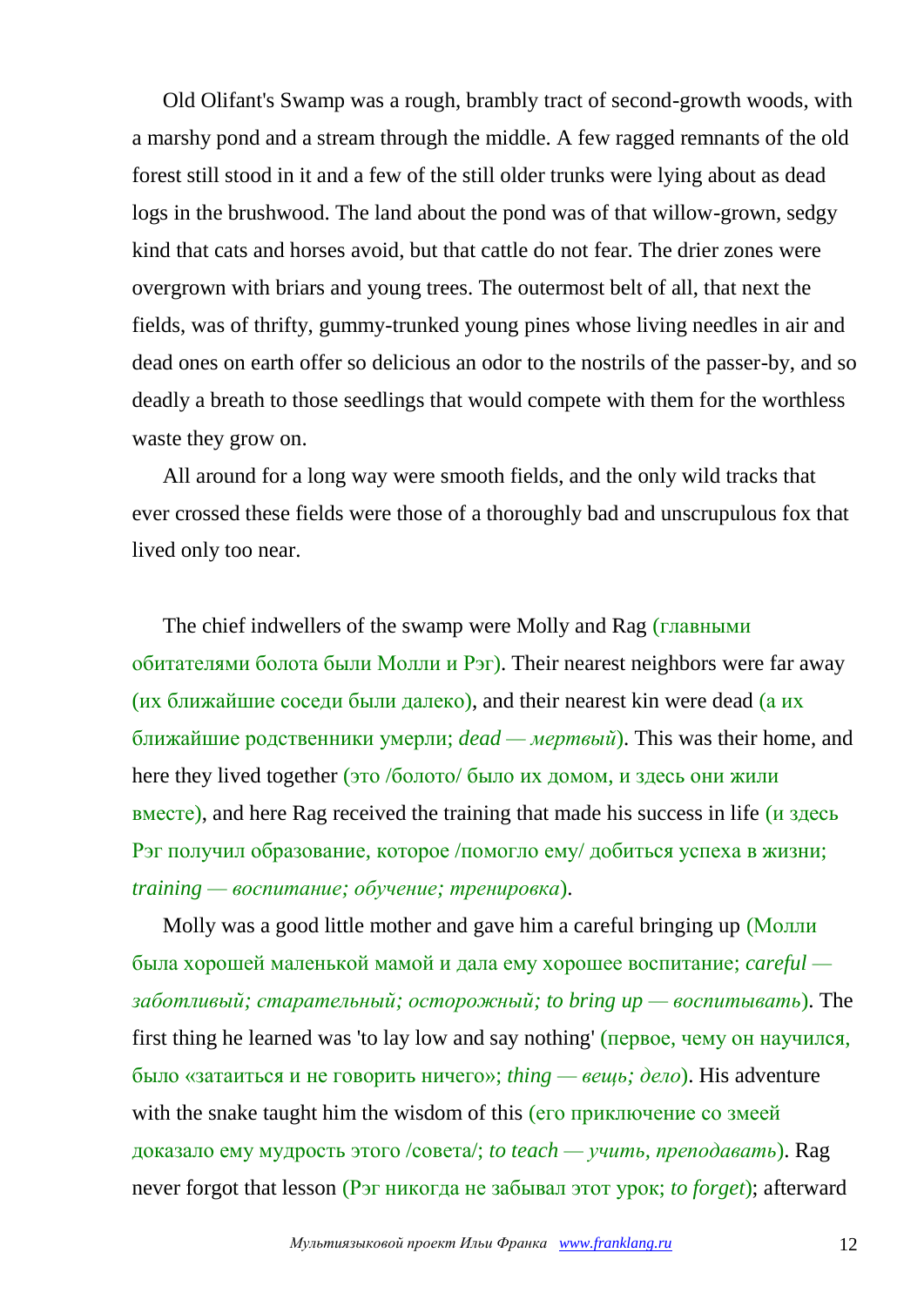he did as he was told (впоследствии он делал /так/, как ему сказали), and it made the other things come more easily (и от этого другие дела шли легче; *more — более; easily — легко*).

The second lesson he learned was 'freeze' (второй урок, который он выучил, был «замри»; *to freeze — замерзать; застывать*). It grows out of the first (он следует из первого; *to grow — расти; to grow out — прорастать; вырастать из*), and Rag was taught it as soon as he could run (и Рэга научили этому, как только он смог бегать; *to teach*).

neighbor  $\lceil$  neighbor  $\lceil$  neight), here  $\lceil$  hiad, success  $\lceil$  so k ses l, taught  $\lceil$  to: t

The chief indwellers of the swamp were Molly and Rag. Their nearest neighbors were far away, and their nearest kin were dead. This was their home, and here they lived together, and here Rag received the training that made his success in life.

Molly was a good little mother and gave him a careful bringing up. The first thing he learned was 'to lay low and say nothing.' His adventure with the snake taught him the wisdom of this. Rag never forgot that lesson; afterward he did as he was told, and it made the other things come more easily.

The second lesson he learned was 'freeze.' It grows out of the first, and Rag was taught it as soon as he could run.

'Freezing' is simply doing nothing, turning into a statue («замереть» — это просто ничего не делать, превратиться в статую; *to turn — поворачивать; превращаться*). As soon as he finds a foe near (как только он находит врага поблизости = чувствует, что враг близко), no matter what he is doing (не имеет значения, что он делает = что бы он ни делал /при этом/; *matter — вещество; вопрос, дело; no matter — все равно, неважно*), a well-trained Cottontail keeps just as he is and stops all movement (хорошо обученный американский кролик замирает, именно /в той позе/, в какой он есть, и прекращает все движения; *to*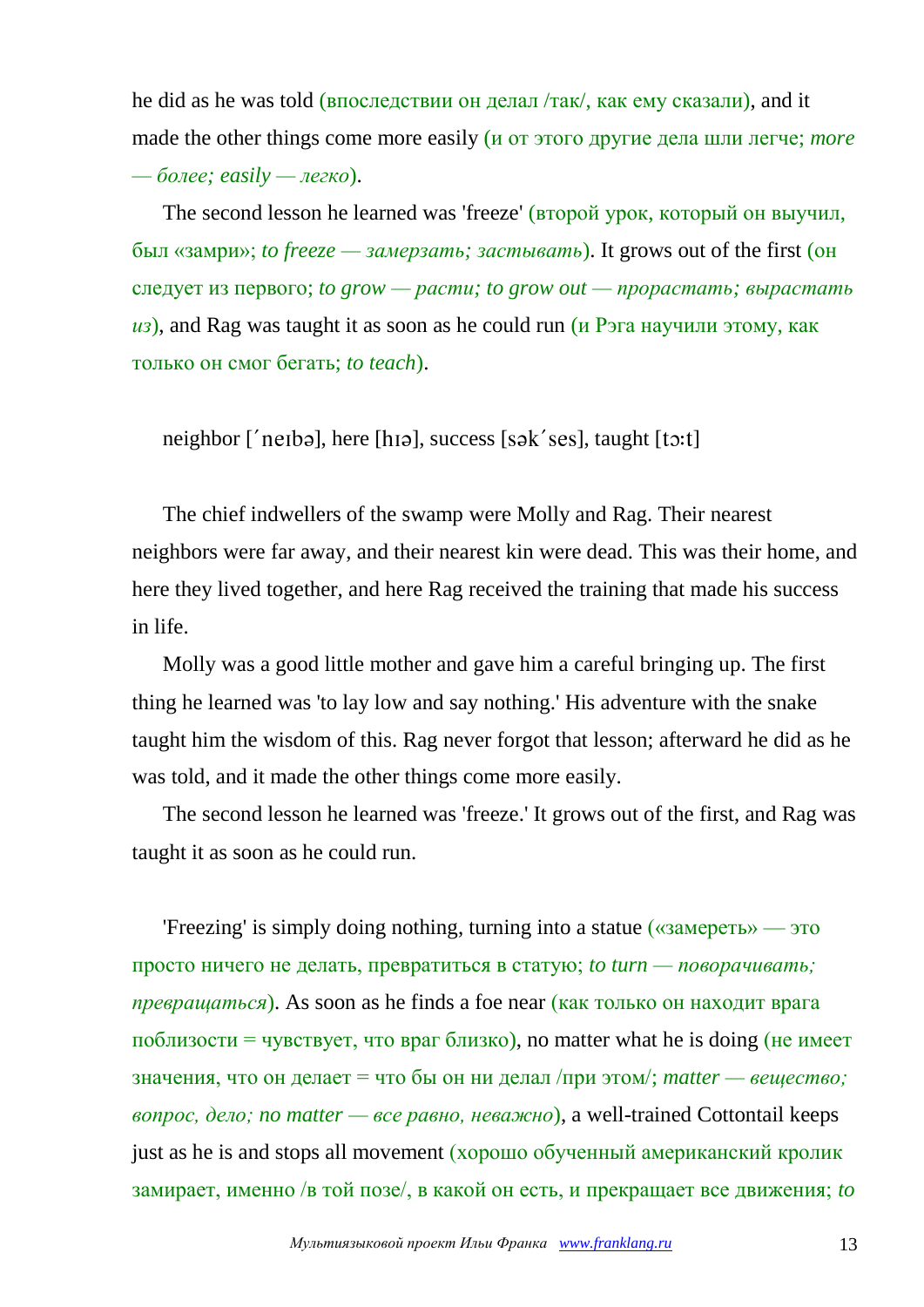*keep — держать; сохраняться; оставаться*), for the creatures of the woods are of the same color as the things in the woods and catch the eye only while moving (потому что существа из леса того же цвета, что и предметы в лесу, и бросаются в глаза, только когда двигаются; *to catch — ловить; поймать*). So when enemies chance together (поэтому, когда враги случайно встречаются; *chance — случайность; шанс; to chance — случаться; together — вместе*), the one who first sees the other can keep himself unseen by 'freezing' (тот, кто первым замечает другого, может остаться невидимым, замерев) and thus have all the advantage of choosing the time for attack or escape (и таким образом иметь все преимущества выбора времени для нападения или побега). Only those who live in the woods know the importance of this (только те, которые живут в лесах, знают важность этого); every wild creature and every hunter must learn it (каждое дикое существо и каждый охотник должен научиться этому); all learn to do it well (все учатся делать это хорошо), but not one of them can beat Molly Cottontail in the doing (но ни один из них не может сделать это лучше Молли Коттонтейл; *to beat — бить; побивать, побеждать*). Rag's mother taught him this trick by example (мама Рэга научила его этой хитрости /своим/ примером). When the white cotton cushion that she always carried to sit on (когда белая подушка из хлопка, которую она всегда носила /под хвостом/, чтобы на ней сидеть) went bobbing away through the woods (подпрыгивая, умчалась по лесу; *to bob — качаться; подскакивать, подпрыгивать*), of course Rag ran his hardest to keep up (конечно, Рэг бежал изо всех сил, чтобы догнать ее; *hard — твердо; сильно; упорно; to keep up поддерживать; to keep up /with/ — угнаться; не отставать*). But when Molly stopped and 'froze' (но, когда Молли остановилась и «замерла»), the natural wish to copy made him do the same (естественное желание копировать заставило его сделать то же самое; *to make — делать; заставлять*).

statue ['stætju:], foe [fav], movement ['mu:vmant], advantage [ad'vɑ:ntɪʤ], cushion  $['kv](\theta)$ n]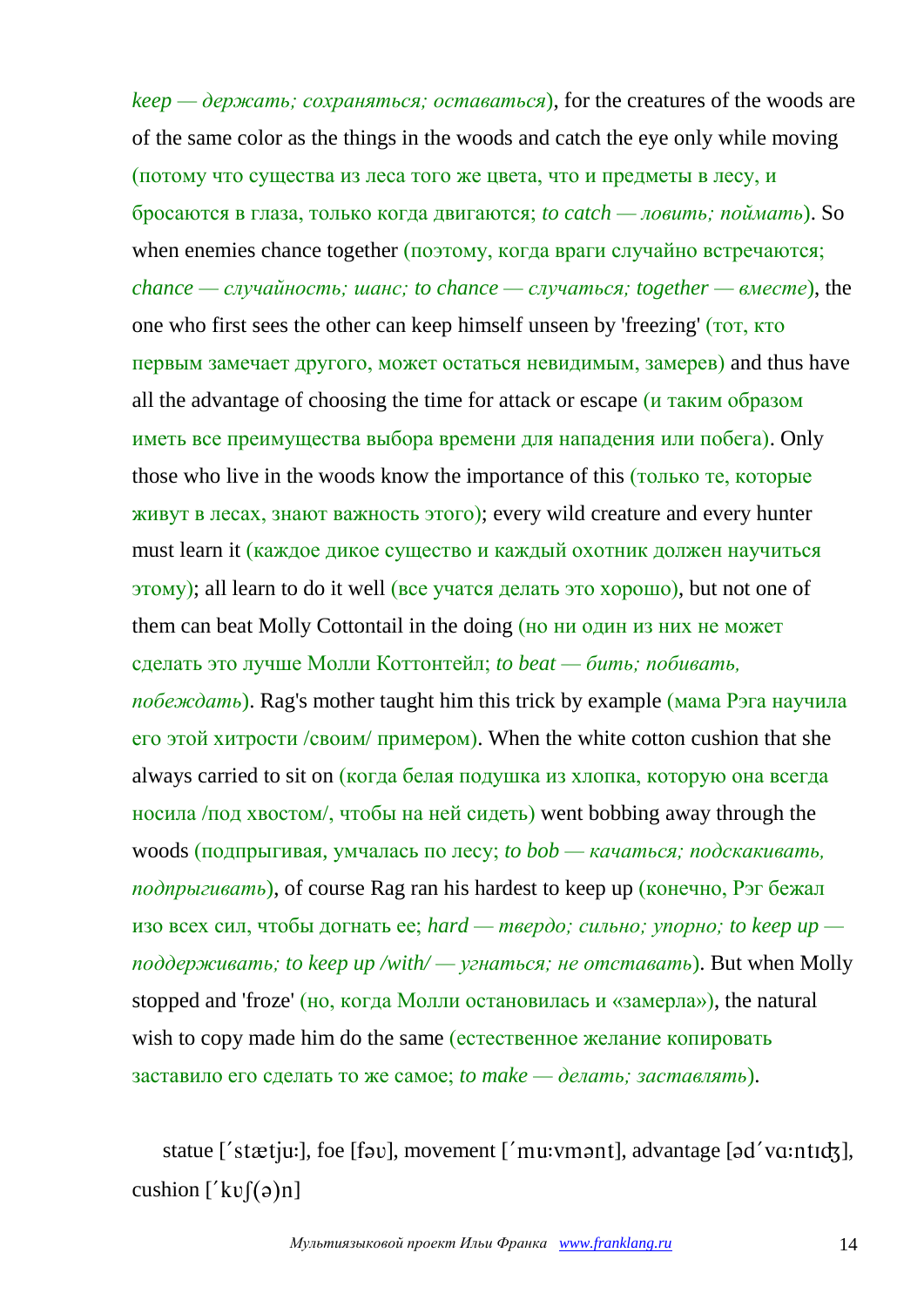'Freezing' is simply doing nothing, turning into a statue. As soon as he finds a foe near, no matter what he is doing, a well-trained Cottontail keeps just as he is and stops all movement, for the creatures of the woods are of the same color as the things in the woods and catch the eye only while moving. So when enemies chance together, the one who first sees the other can keep himself unseen by 'freezing' and thus have all the advantage of choosing the time for attack or escape. Only those who live in the woods know the importance of this; every wild creature and every hunter must learn it; all learn to do it well, but not one of them can beat Molly Cottontail in the doing. Rag's mother taught him this trick by example. When the white cotton cushion that she always carried to sit on went bobbing away through the woods, of course Rag ran his hardest to keep up. But when Molly stopped and 'froze,' the natural wish to copy made him do the same.

\*\*\*

But the best lesson of all that Rag learned from his mother was the secret of the Brierbrush (но самый лучший урок, которому Рэг научился у мамы, был секрет Шиповника; *brier — колючий кустарник; шиповник; brush — щетка*). It is a very old secret now (сейчас это /уже/ очень старый секрет), and to make it plain you must first hear  $(u, v, v)$  понять его, вы должны сначала услышать = узнать; *plain — ясный; понятный; to make it plain — выявить, разъяснять*) why the Brierbrush quarrelled with the beasts (почему Шиповник поссорился со зверями).

Long ago the Roses used to grow on bushes that had no thorns (давным-давно Розы росли на кустах, у которых не было шипов; *long — долго; давно; ago назад; to use — пользоваться; used to + inf. — обычное, повторяющееся действие в прошлом*). But the Squirrels and Mice used to climb after them (но Белки и Мыши лазали за ними), the cattle used to knock them off with their horns (коровы сшибали их своими рогами; *cattle — крупный рогатый скот*),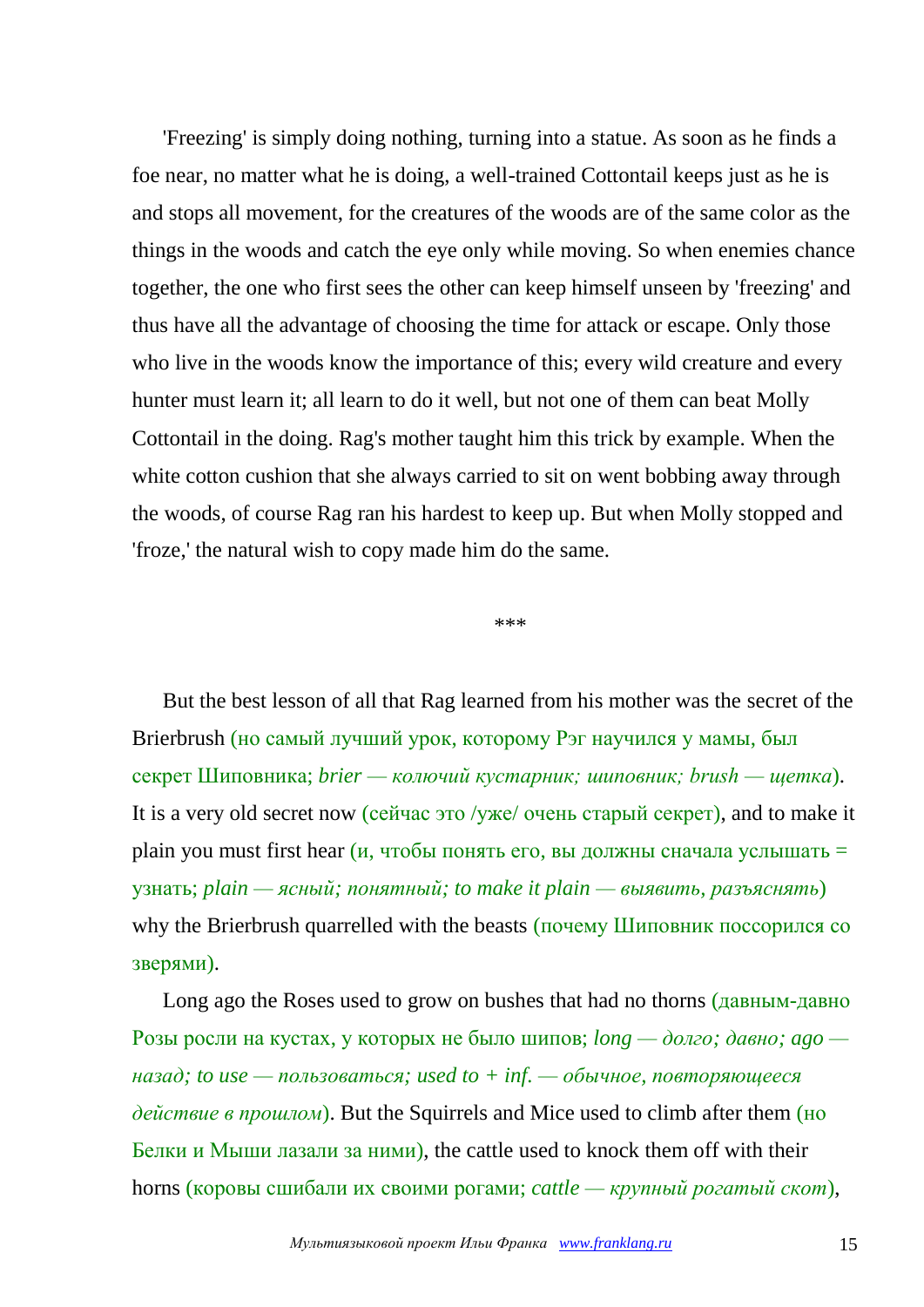the Possum would twitch them off with his long tail (Опоссум сдергивал их своим длинным хвостом; *to twitch — дергать, тащить*), and the Deer, with his sharp hoofs, would break them down (и Олень ломал их своими острыми копытами). So the Brierbrush armed itself with spikes to protect its roses (поэтому Шиповник вооружился шипами, чтобы защитить свои розы) and declared eternal war on all creatures (и объявил вечную войну всем живым существам) that climbed trees, or had horns, or hoofs, or long tails (которые лазили на деревья, или имели рога, или копыта, или длинные хвосты). This left the Brierbrush at peace with none but Molly Cottontail (из-за этого Шиповник не остался в мире ни с кем *= поссорился со всеми*, кроме Молли Коттонтейл; *to leave*), who could not climb, was hornless, hoof-less and had scarcely any tail at all (которая не могла лазать, была безрогая, лишена копыт и почти совсем не имела хвоста; *scarcely — едва; at all — вообще, совсем*).

brierbrush ['braia br $\Lambda$ [], quarrel ['kwpr(a)l], climb [klaim], creature  $[$ *'kri:t*[ $\varphi$ ], scarcely  $[$ *'ske* $\varphi$ *sli*]

But the best lesson of all that Rag learned from his mother was the secret of the Brierbrush. It is a very old secret now, and to make it plain you must first hear why the Brierbrush quarrelled with the beasts.

Long ago the Roses used to grow on bushes that had no thorns. But the Squirrels and Mice used to climb after them, the cattle used to knock them off with their horns, the Possum would twitch them off with his long tail, and the Deer, with his sharp hoofs, would break them down. So the Brierbrush armed itself with spikes to protect its roses and declared eternal war on all creatures that climbed trees, or had horns, or hoofs, or long tails. This left the Brierbrush at peace with none but Molly Cottontail, who could not climb, was hornless, hoof-less and had scarcely any tail at all.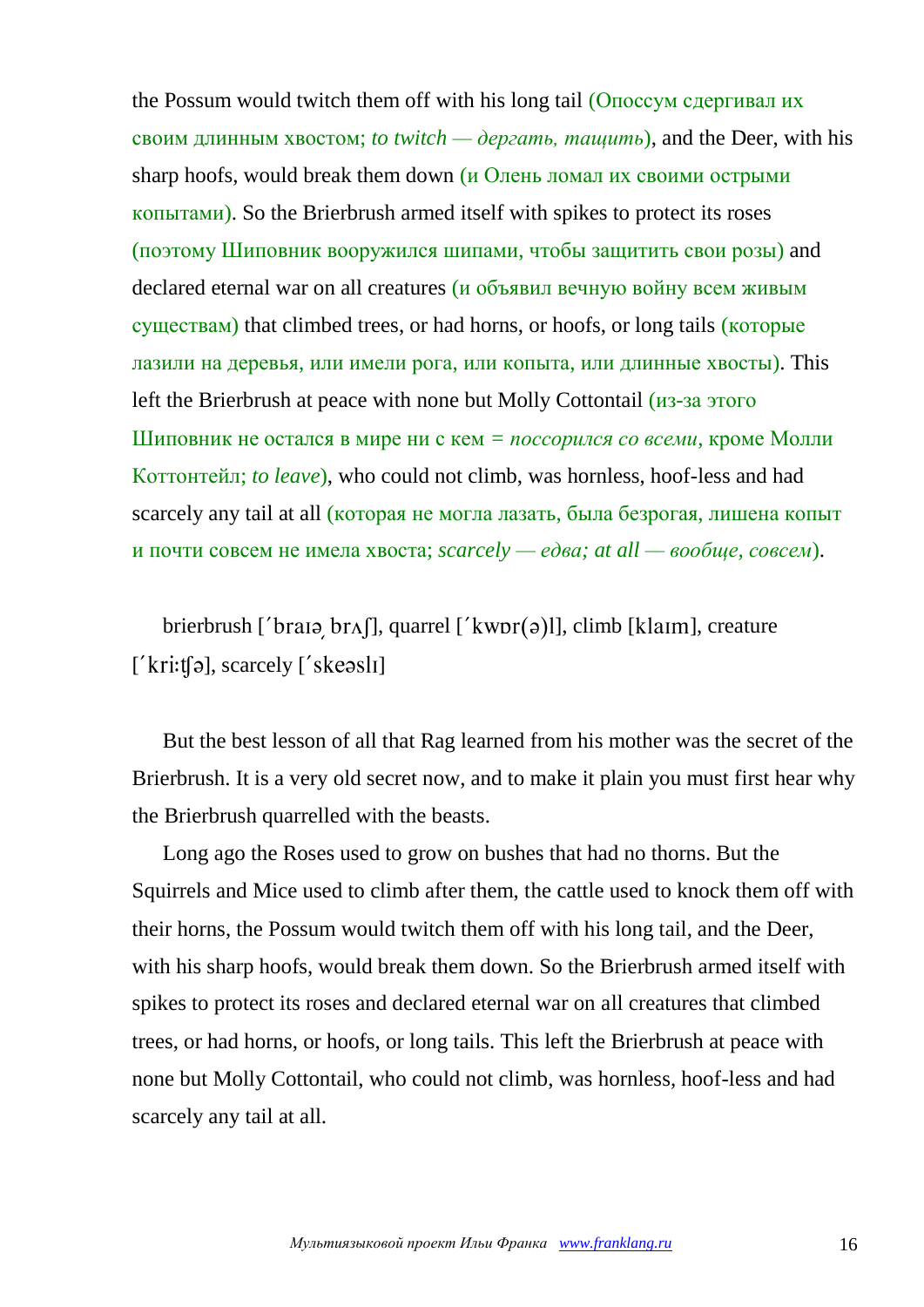In truth the Cottontail had never harmed a Brierrose (по правде /говоря/, Американский Кролик никогда не причинял вреда Шиповнику: «колючей розе»), and having now so many enemies the Rose took the Rabbit into especial friendship (и, имея теперь так много врагов, Роза начала с Кроликом особую дружбу; *to take — брать; to take into /smth./ — принимать; посвящать /во*  $\langle \psi \rangle$ <sub>*что-л.*/), and when dangers are threatening poor Bunny (и, когда опасности</sub> угрожают бедному Кролику) he flies to the nearest Brierbrush (он летит к ближайшему Шиповнику), certain that it is ready, with a million keen and poisoned daggers, to defend him (уверенный, что тот готов защитить его миллионом острых и ядовитых кинжалов).

So the secret that Rag learned from his mother was (итак, секрет, который Рэг узнал от мамы, был), 'The Brierbrush is your best friend (Шиповник — твой лучший друг).'

Much of the time that season was spent in learning the lay of the land, and the bramble and brier mazes (много времени в ту пору: «в тот сезон» было потрачено на изучение рельефа местности и зарослей ежевики и шиповника; *to spend; land — земля; maze — лабиринт*). And Rag learned them so well (и Рэг изучил их так хорошо) that he could go all around the swamp by two different ways (что он мог пройти по всему болоту двумя разными дорогами; *all around — /разг./ кругом, со всех сторон*) and never leave the friendly briers at any place for more than five hops (и не отдалиться от дружеских /кустов/ шиповника ни в одном месте на /расстояние/ больше пяти прыжков; *never никогда; to leave — оставлять; покидать*).

truth [tru: $\theta$ ], especial [Is' pe  $[(\theta)]$ ], threatening [' $\theta$ ret $(\theta)$ nII], defend [dI' fend]

In truth the Cottontail had never harmed a Brierrose, and having now so many enemies the Rose took the Rabbit into especial friendship, and when dangers are threatening poor Bunny he flies to the nearest Brierbrush, certain that it is ready, with a million keen and poisoned daggers, to defend him.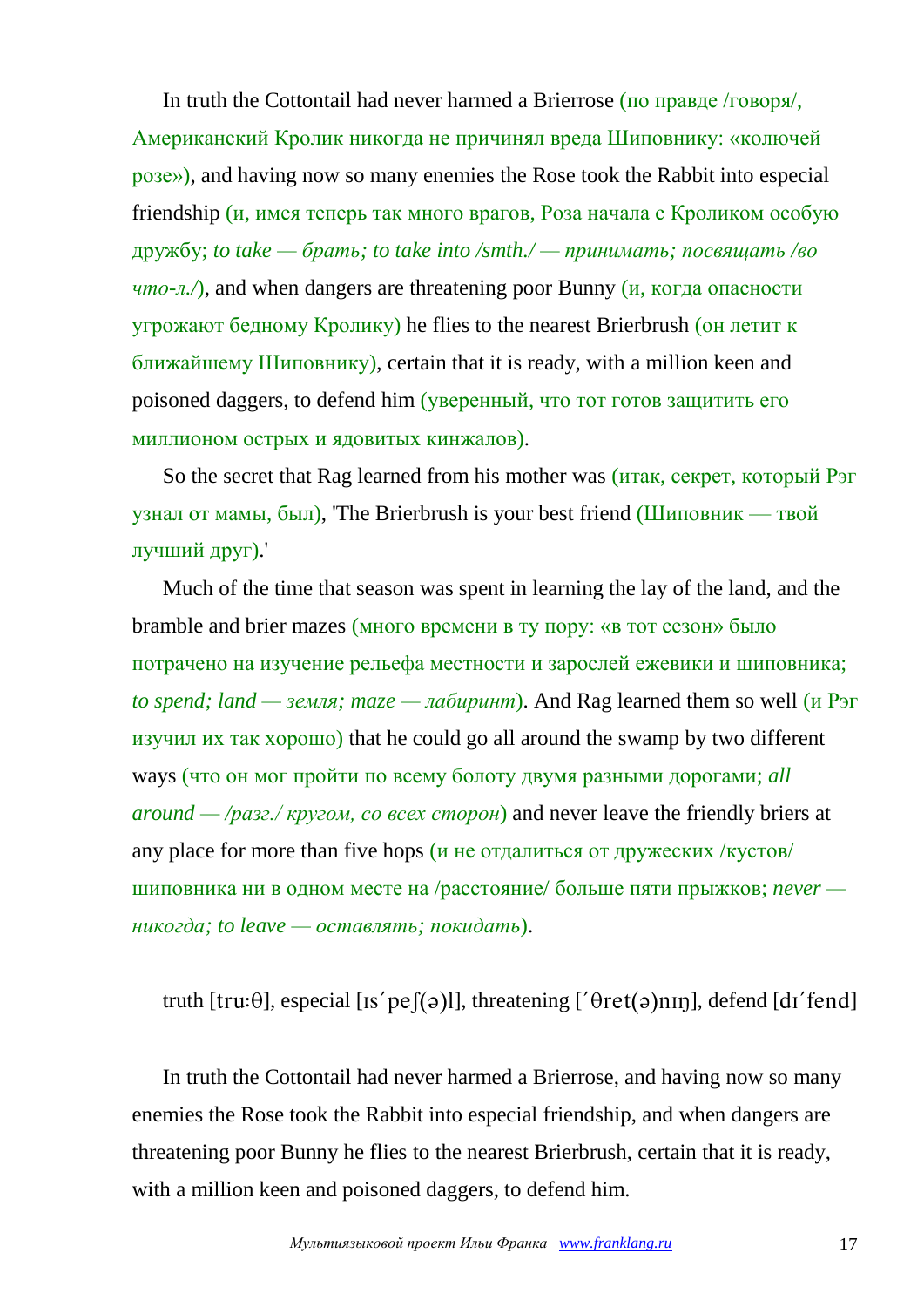So the secret that Rag learned from his mother was, 'The Brierbrush is your best friend.'

Much of the time that season was spent in learning the lay of the land, and the bramble and brier mazes. And Rag learned them so well that he could go all around the swamp by two different ways and never leave the friendly briers at any place for more than five hops.

It is not long since the foes of the Cottontails were disgusted to find (/прошло/ не много времени с тех пор, как враги Коттонтейлов с отвращением обнаружили; *long — долго; давно; to disgust — испытывать отвращение; to find — находить*) that man had brought a new kind of bramble and planted it in long lines throughout the country (что человек принес новый сорт ежевики и посадил ее длинными рядами по всей местности; *line — линия; ряд; country страна; сельская местность; территория*). It was so strong that no creatures could break it down (она была такая крепкая, что ни /одно/ живое существо не могло сломать ее; *strong — сильный; крепкий*), and so sharp that the toughest skin was torn by it (и такая острая, что она ранила самую жесткую кожу/шкуру; *to tear — рвать; поранить*). Each year there was more of it (с каждым годом ее становилось все больше; *there was — там было*) and each year it became a more serious matter to the wild creatures (и с каждым годом она становилась все более серьезным препятствием для диких зверей; *to become; matter — вещество; материал; вопрос; creature — создание; живое существо*). But Molly Cottontail had no fear of it (но Молли Коттонтейл не боялась ее; *fear — страх*). She was not brought up in the briers for nothing (она воспитывалась в /кустах/ шиповника не зря; *to bring — приносить; to bring up — воспитывать; nothing — ничего; for nothing — зря, без пользы*). Dogs and foxes, cattle and sheep, and even man himself might be torn by those fearful spikes (собаки и лисы, коровы и овцы, и даже сам человек могли порезаться этими страшными шипами; *may; to tear — рвать; поранить*); but Molly understands it and lives and thrives under it (но Молли понимает это, и живет и процветает